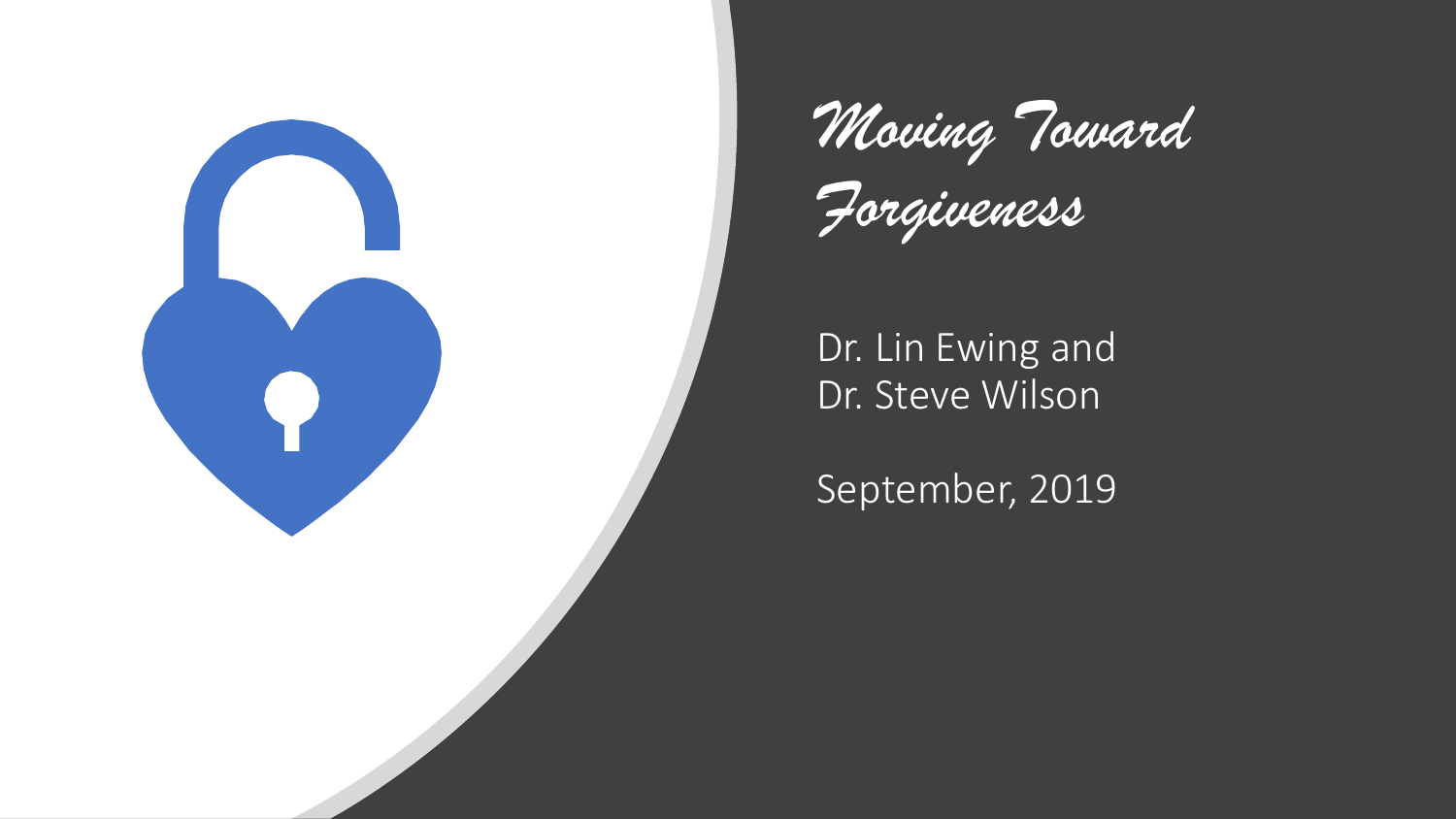### Moving Toward Forgiveness: Three Gatherings for Reflection

### **Gathering 1: The 'Case' for Forgiveness**

- -What makes it important to discuss?
- Psychological perspective
- Spiritual Guidance

### **Gathering 2: Forgiving others**

- **-Reflecting on a process of forgiving**
- **- Accounts and recollections of others**

### **Gathering 3: Seeking forgiveness; barriers to forgiving**

- -How, when, 'should' we seek forgiveness?
- -Identifying possible barriers to forgiving and seeking forgiveness
- -Are some things unforgiveable?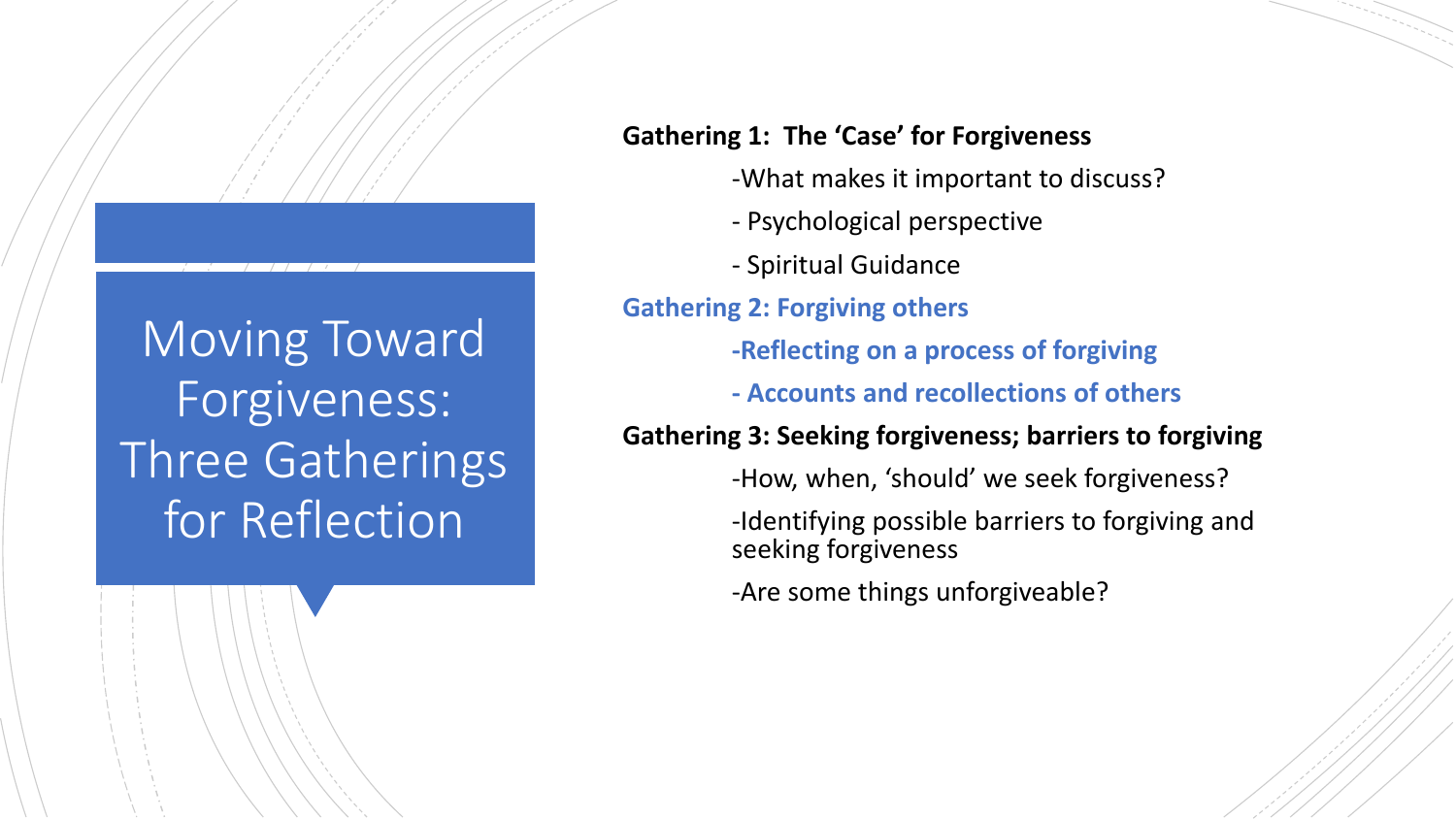# Summary from Gathering 1

### Definitions of forgiveness include:

- Forgiveness is making peace with the word 'NO;'
- Forgiveness is prosocial change in the motivations to avoid or to seek revenge against a transgressor with empathy and perspectivetaking for the other;
- Forgiveness is giving up hope for a different past.

### Forgiveness is Not:

• Forgiveness is not forgetting, nor does it mean condoning or excusing hurts or offenses

### Forgiveness IS:

- Forgiveness is being resilient when things don't go the way we want them to;
- Forgiveness means that we are continually willing to forgive the other person for not fulfilling all of our needs; for not being God;
- Forgiveness is the process of reducing or eliminating resentment and motivations toward revenge.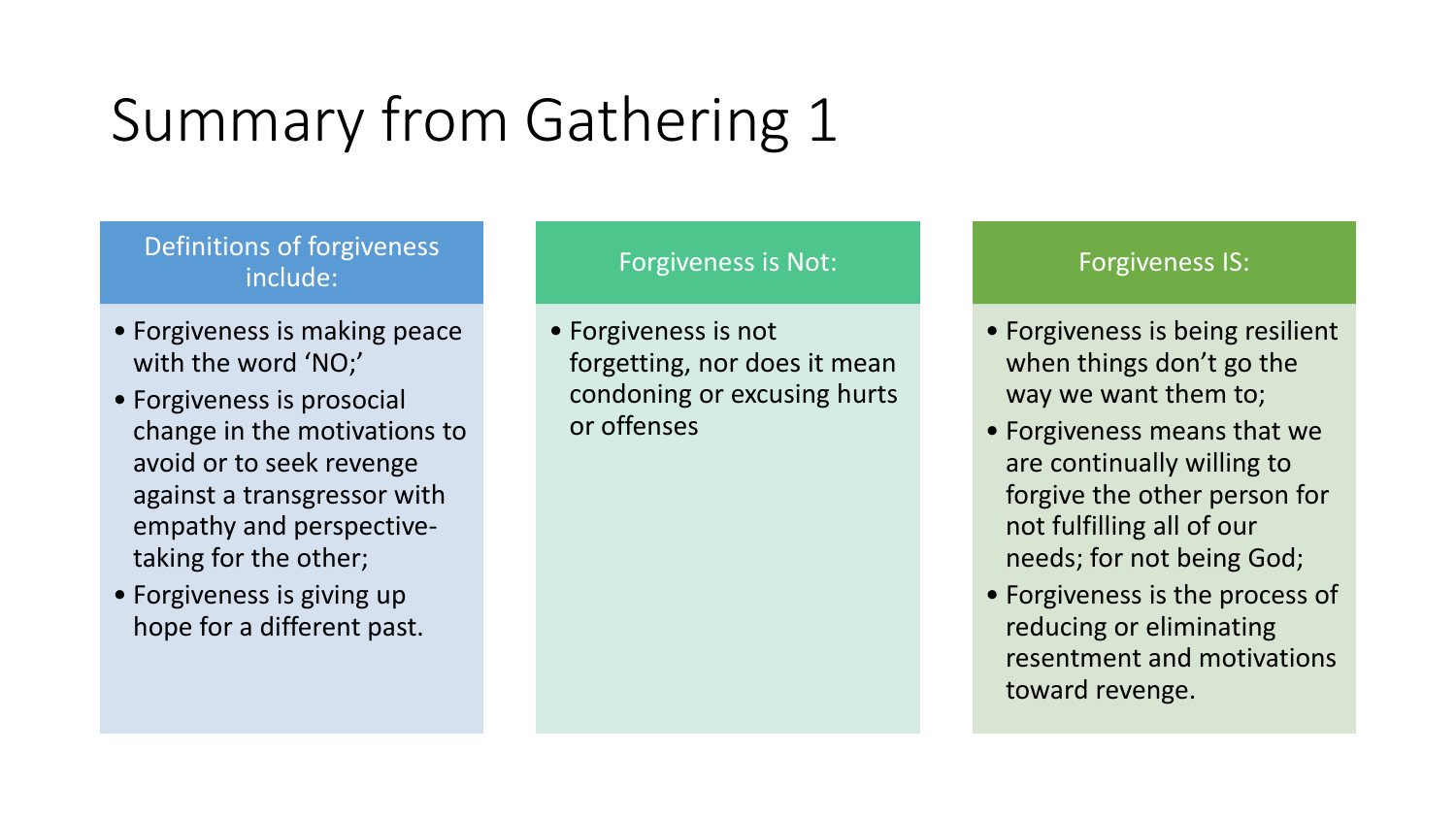Receiving God's Forgiveness • Forgiving others may begin with an acute awareness of God's forgiveness of our transgressions.

### • Psalm 32: 1-5

*Happy are those whose transgression is forgiven, whose sin is covered. Happy are those to whom the LORD imputes no iniquity, an in whose spirit there is no deceit. While I kept silence, my body wasted away through my groaning all day long. For day and night your hand was heavy upon me; my strength was dried up a by the heat of summer. Then I acknowledged my sin to you, and I did not hide my iniquity; I said, "I will confess my transgressions to the LORD," and you forgave the guilt of my sin.*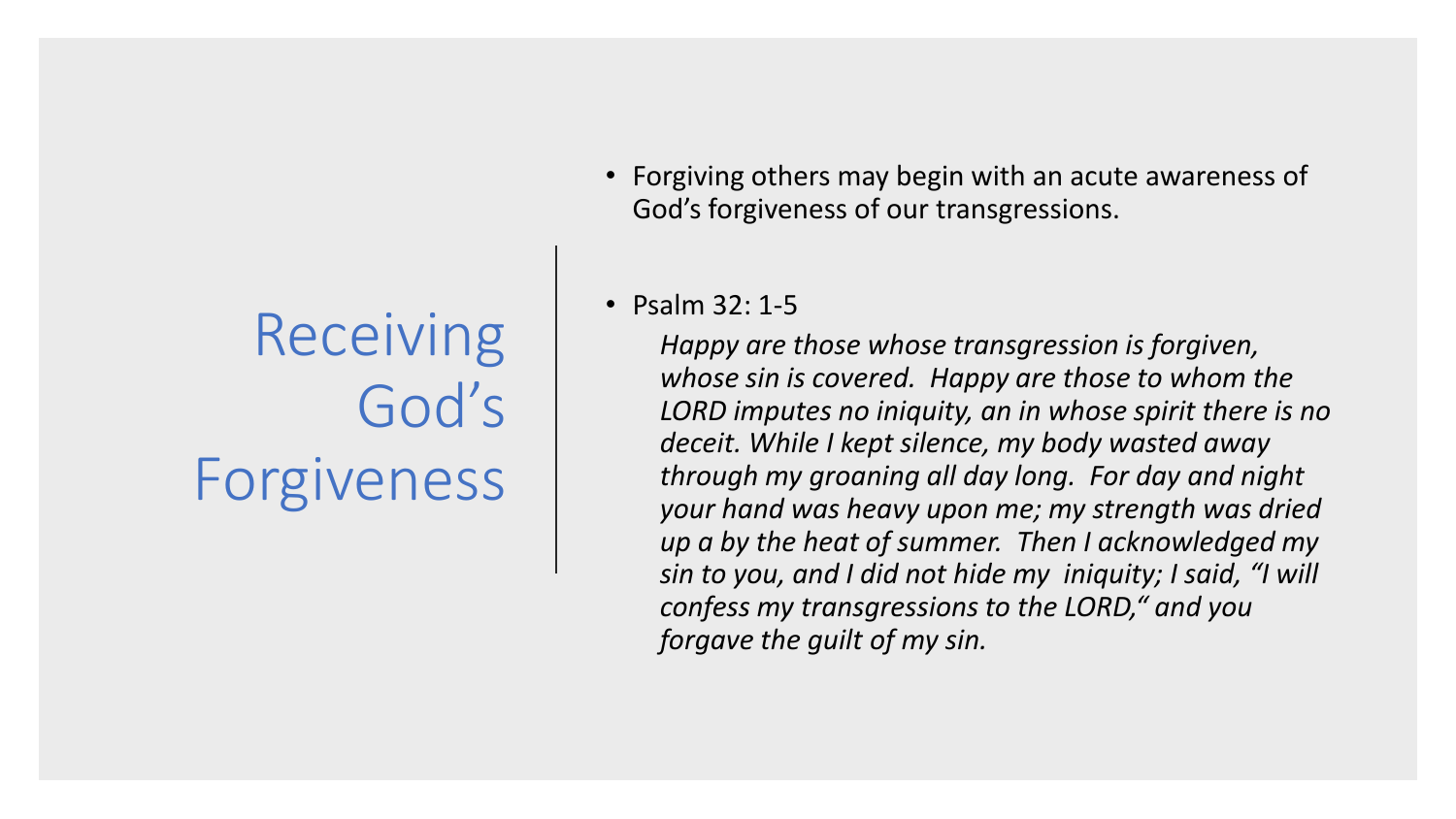### A Christian Process for Seeking Forgiveness

Sometimes we find it especially difficult to forgive ourselves.

- A Christian process for seeking forgiveness for our transgressions:
	- **Awareness of the wrong done;** 
		- Until we have consciousness of behavior that has/may have caused pain for another we cannot begin a process of forgiving ourselves;
	- **Knowledge of/regret for the pain and harm caused to others;**
		- Goes along with above; once we have knowledge of, we must experience/acknowledge to ourselves a feeling of regret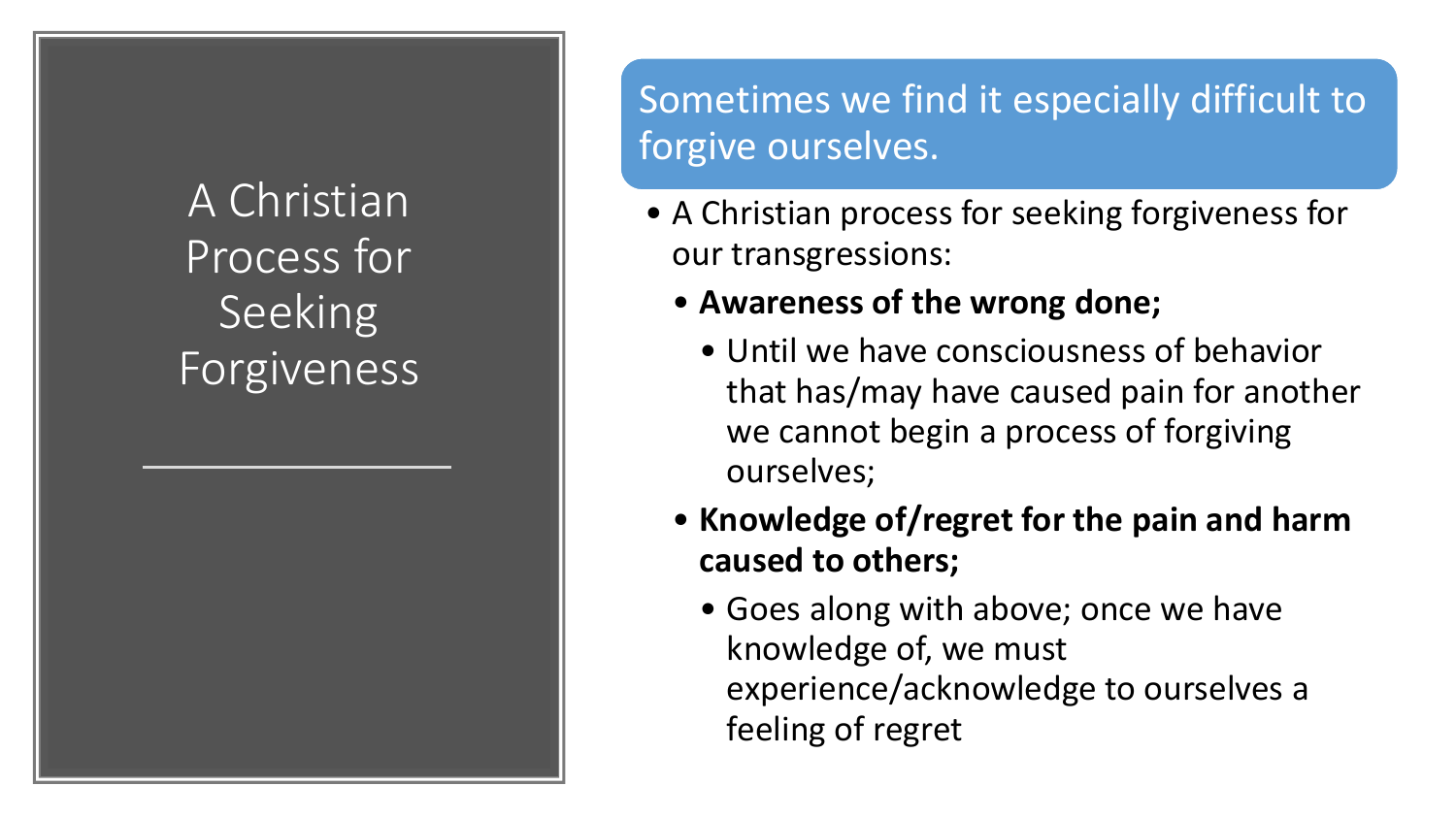### A Christian Process for Seeking Forgiveness

### Confession and a request to be forgiven and the relationship restored

- Confession is not just saying: "God, I messed up." It involves understanding why we mess up; what we were striving for or seeking to avoid.
- Prior to confession comes a season of seeking to understand these things. Following this discernment, we may offer our confession with a deeper understanding of ourselves as well as of the pain our behavior caused another.

#### Repentance=Change

- Repentance is an effort to grow into the life God offers to us.
- For example, if our harmful behavior has been enduring impatience, we dedicate ourselves to growing in patience; we commit ourselves to change. Our growth is an indication of the Spirit's work in us, and an indirect confirmation that God has forgiven us. Our growth is also an expression of 'repair,' which is another component of taking responsibility for hurting another.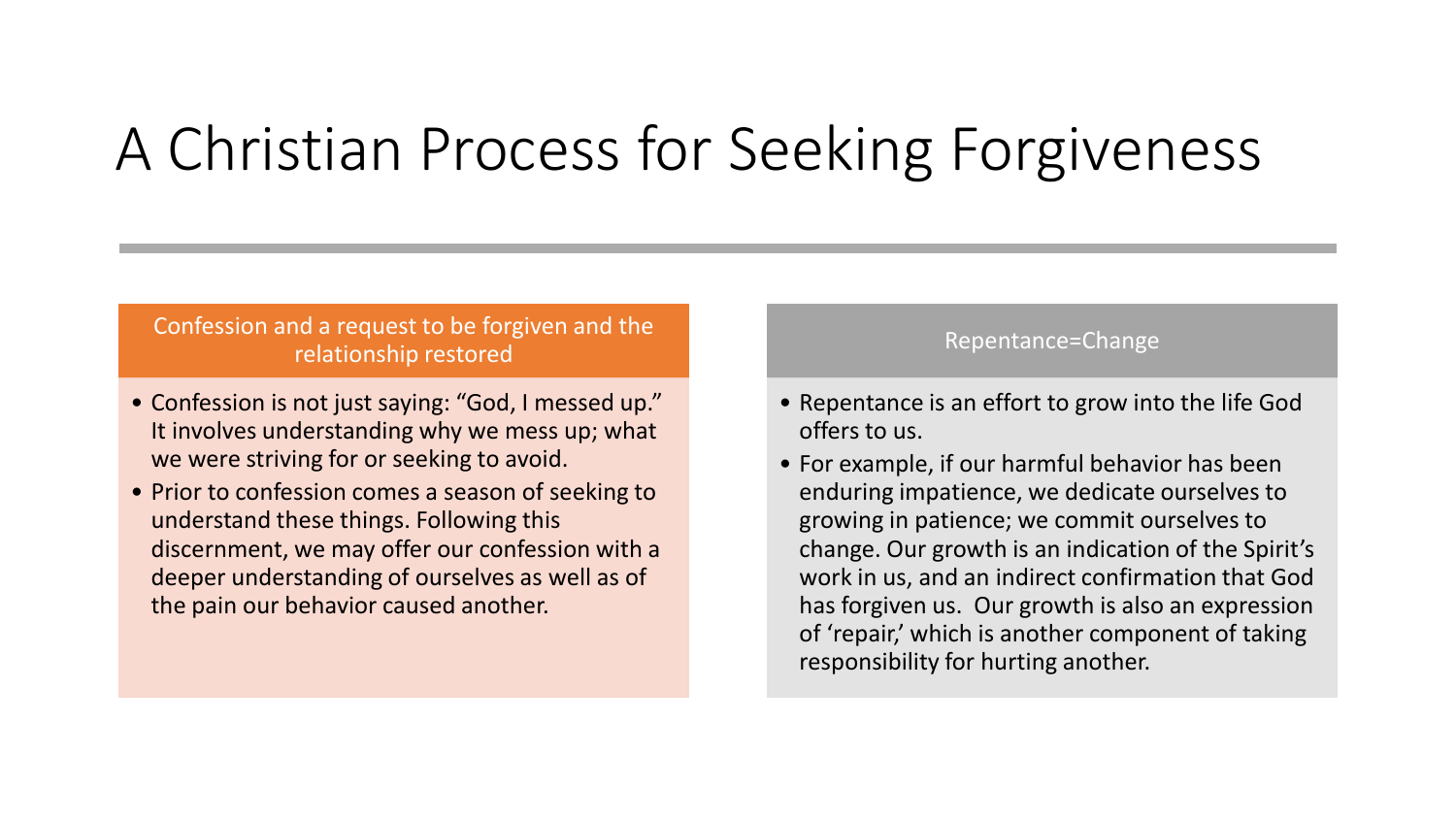## Obstacles to Accepting Forgiveness

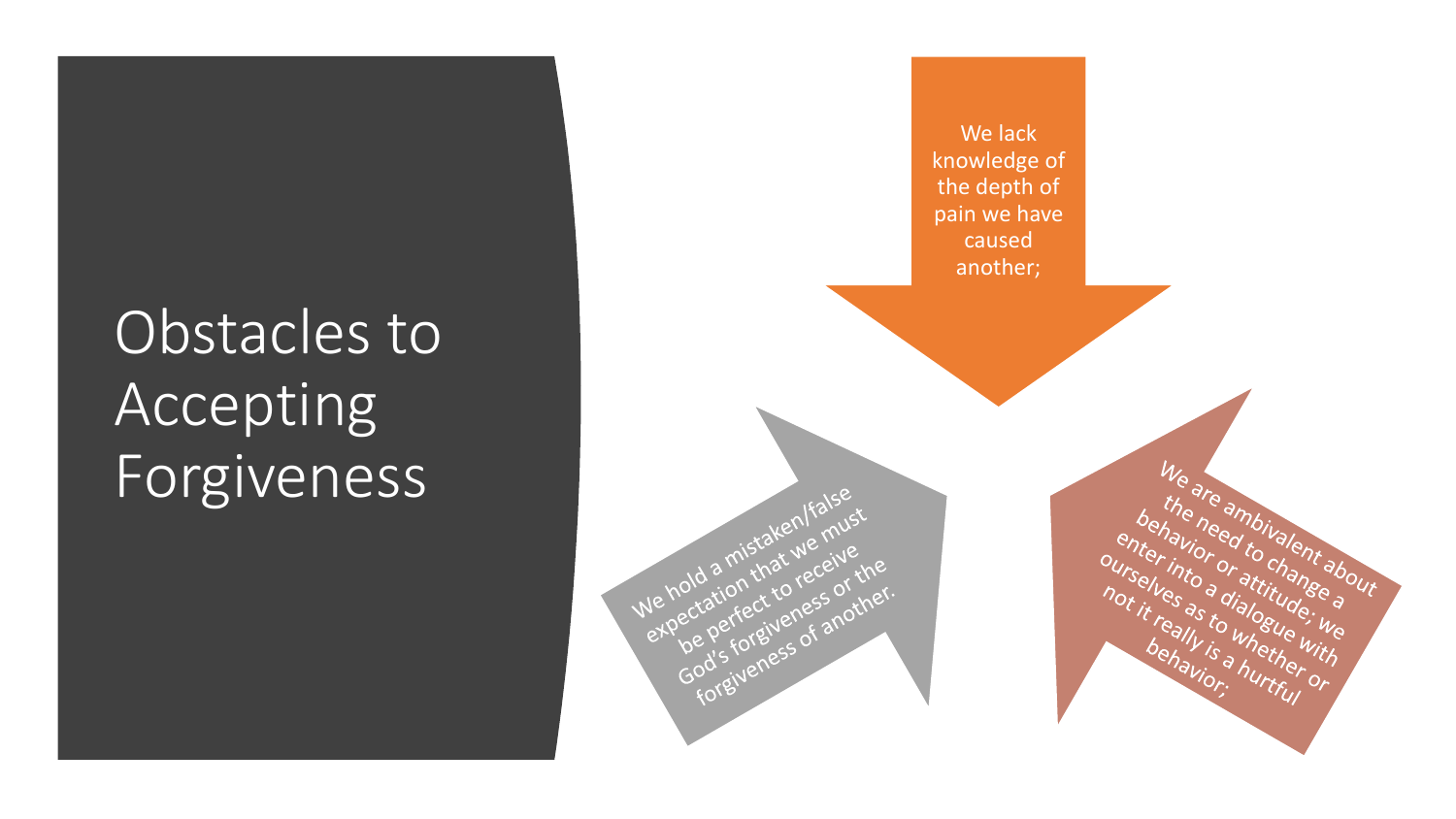# Remembering God's Forgiveness

- One option for us in seeking forgiveness for ourselves is to focus NOT on what we have done, but on what God has forgiven!
- Psalm 103:8-12

*The LORD is merciful and gracious, slow to anger and abounding in steadfast love. He will not always accuse, nor will he keep his anger forever. E does not deal with us according to our sins,,, nor repay us according to our iniquities. For as the heavens are high above the earth, so great is his steadfast love toward those who fear him; as far as the east is from the west, so far he removes our transgressions from us.*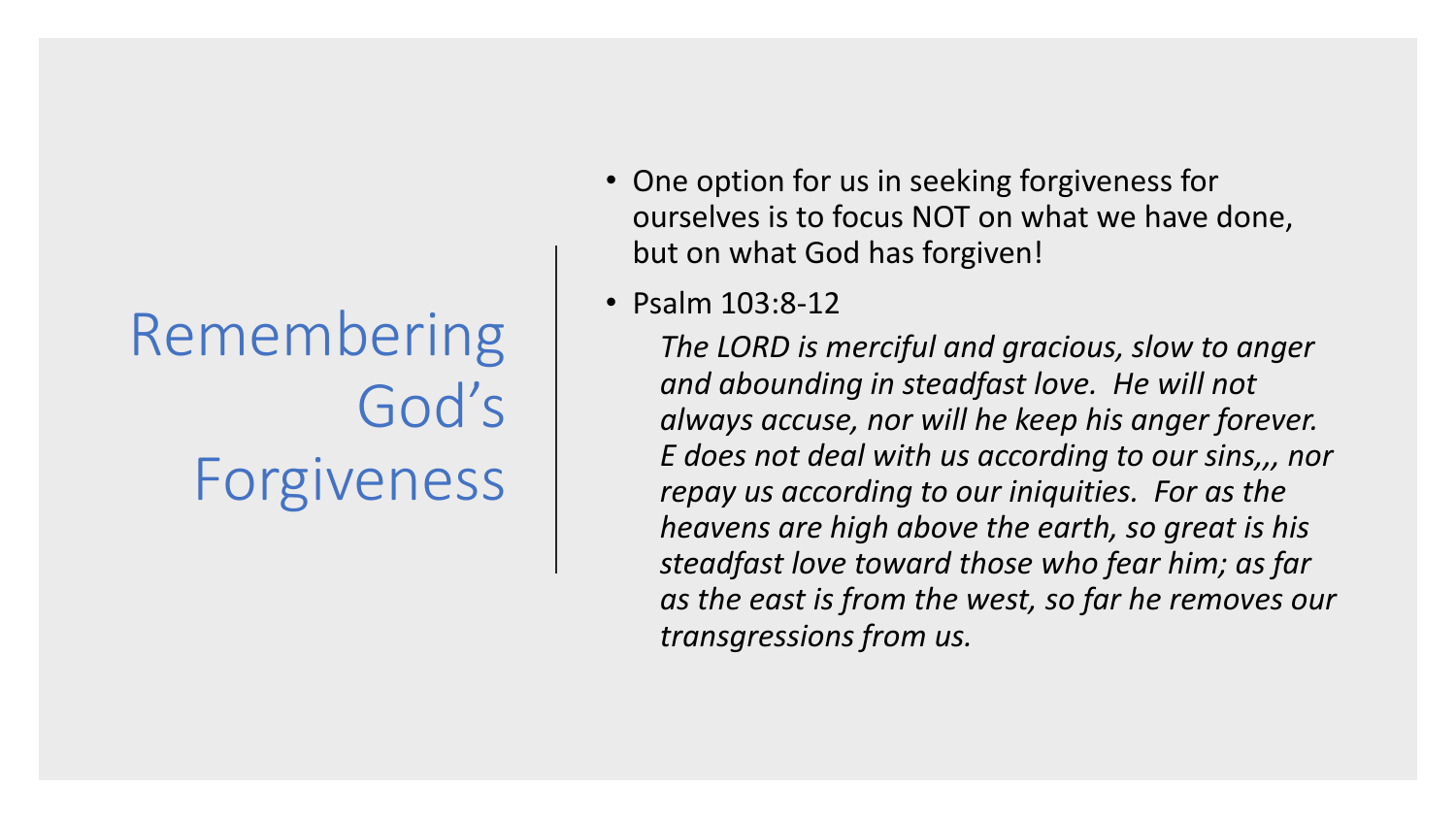

•**Accepting forgiveness from God and others is a key to our being able to forgive others!**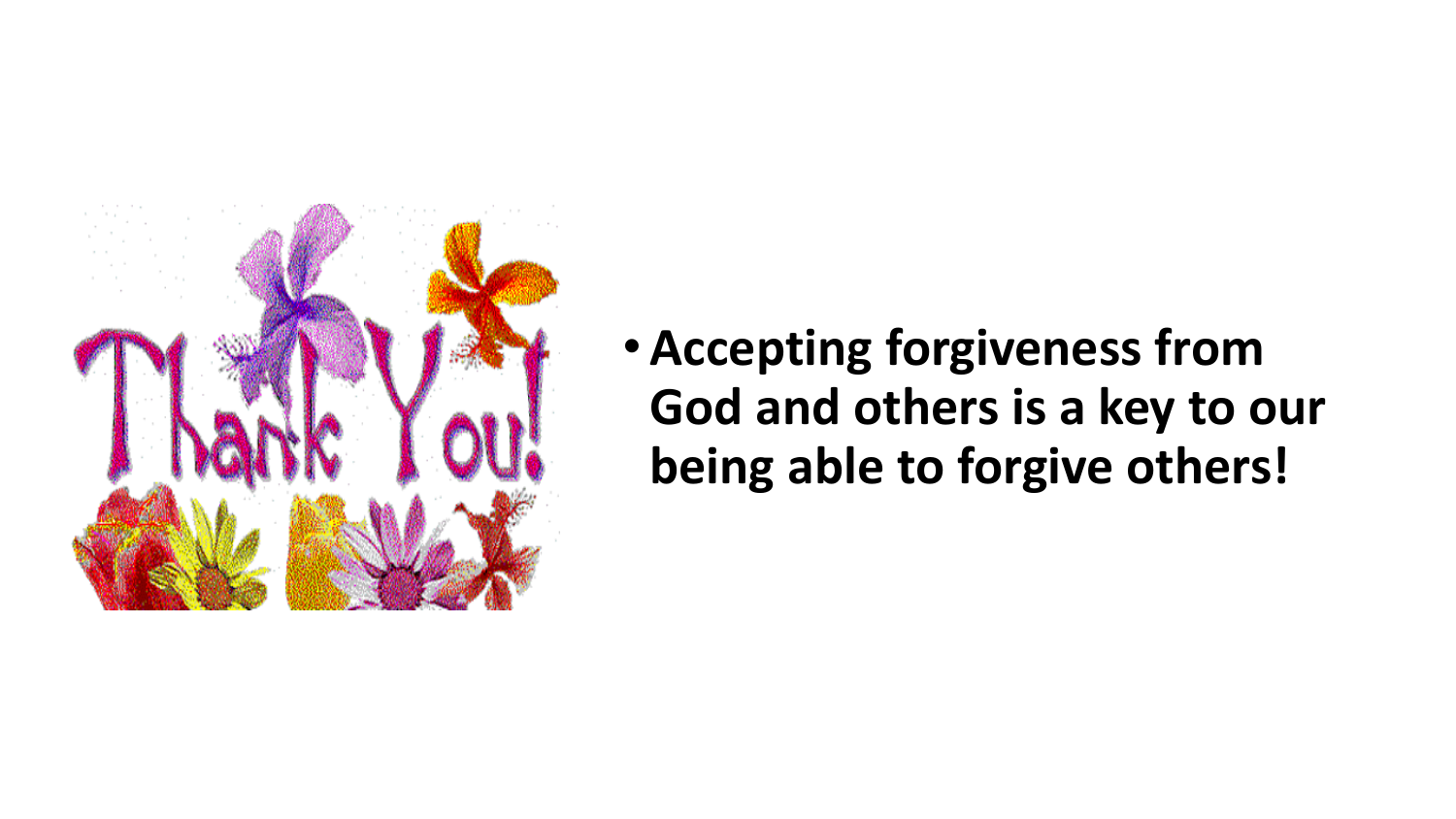*Forgiving Others* 

en<br>17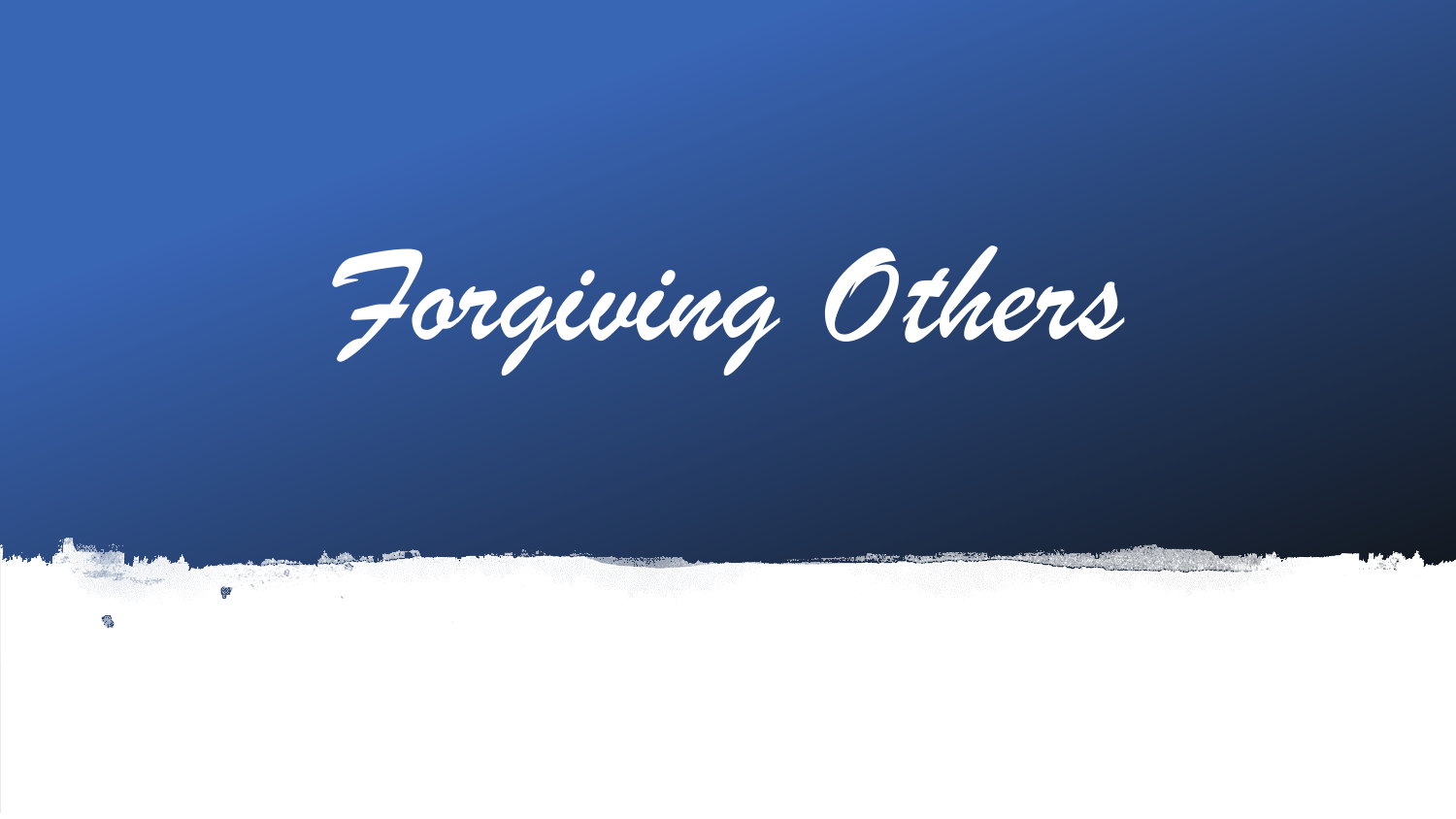## The Process of Forgiving **Others**

- Forgiveness is not an immediate act, but the outcome of a long and often painful psychological and spiritual work. The more serious the wrong suffered (defined by the sufferer) the longer it will take to forgive.
- The **decision** to forgive triggers a difficult inner process entailing the overcoming of negative feelings and the adoption of a positive attitude towards the person who hurt us (Fincham, 2000).
- Forgiveness is an effort, a choice that necessarily involves an act of will and at the same time a creative act, a spiral through which one reaches one's memories, one's psychological and relational sources.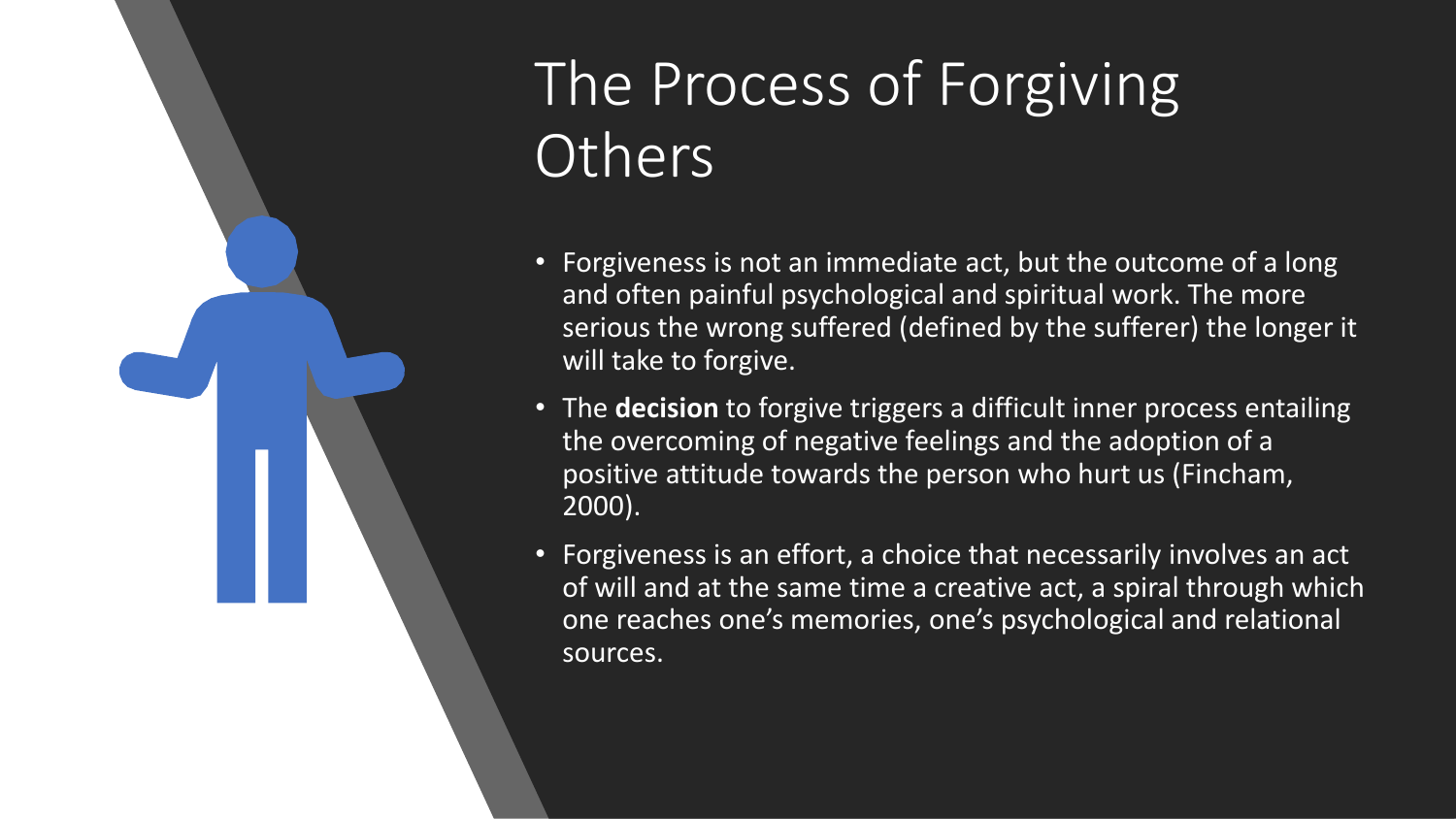### The Process of Forgiving Others

- To forgive it is necessary to develop a partial understanding of the motives of the person who hurt us, but also of ourselves, that is, of the aspects and the characteristics of one's own wound and the relationship with the person who wounded us.
- Very often after having granted forgiveness, there remains some anger; one cannot cancel the past but only heal the suffering that it caused.
- Forgiveness cures the hatred for the person that caused the situation, but does not change the facts and ones not eliminate the consequences. **It is possible to feel anger without hatred**.
- One fundamental requisite for a free forgiveness is the respect for the person we forgive; this means allowing the person forgiven to do what he likes with our forgiveness, otherwise forgiveness becomes an attempt to control the other person, a mere power game in name, for example, of a presumed moral superiority. Forgiveness is sincere only if it ha such respect for others that it allows them to take responsibility for what they intended to do with it.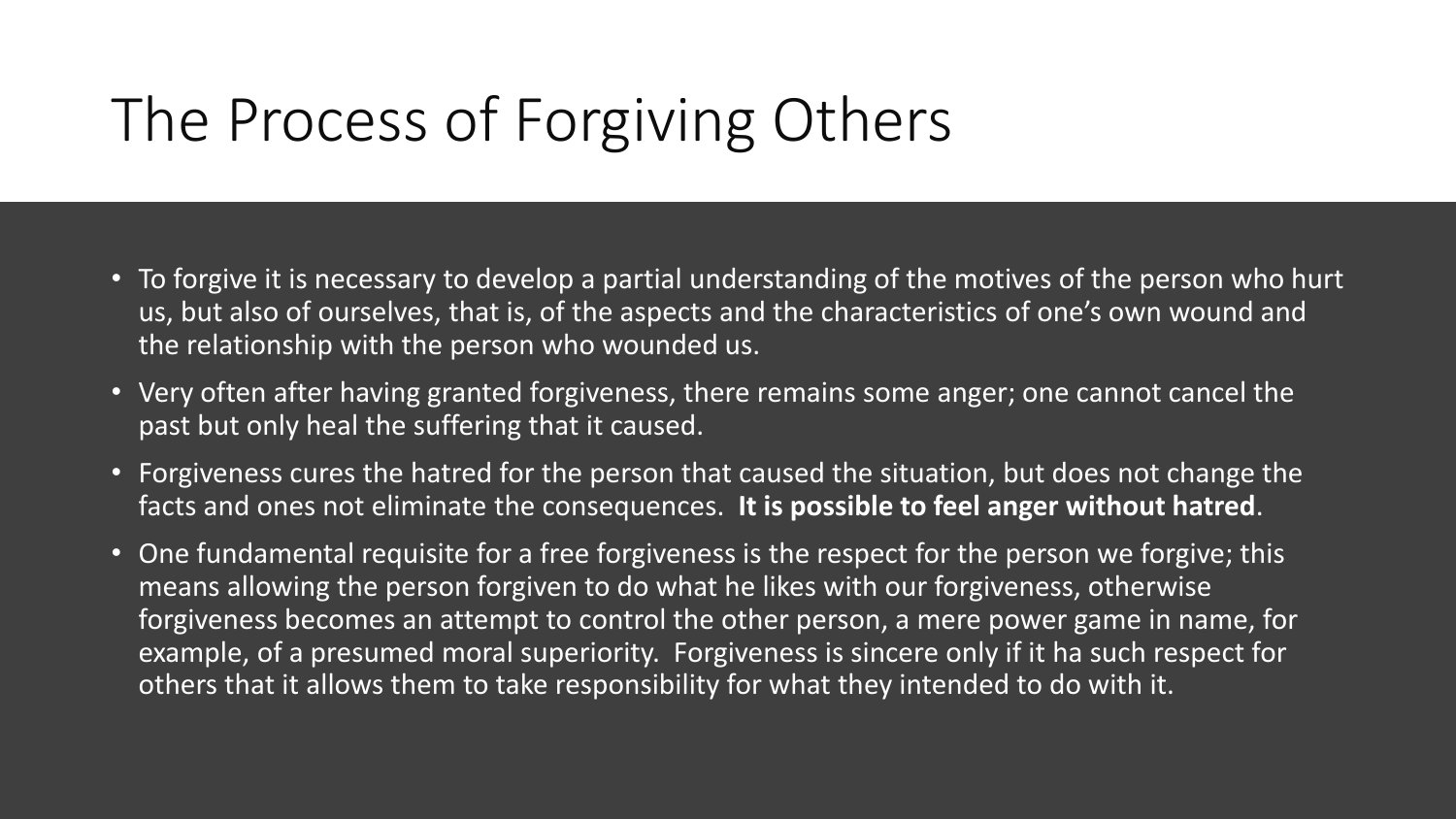### Motivation to Forgive

- The motivation to forgive can be affected by several variables (related to the offended):
	- Stage of cognitive development
	- Cultural background
	- Social group he/she belongs to (family, friends, society)
	- Religious upbringing
	- The time that has passed since the offence
	- The seriousness of the offence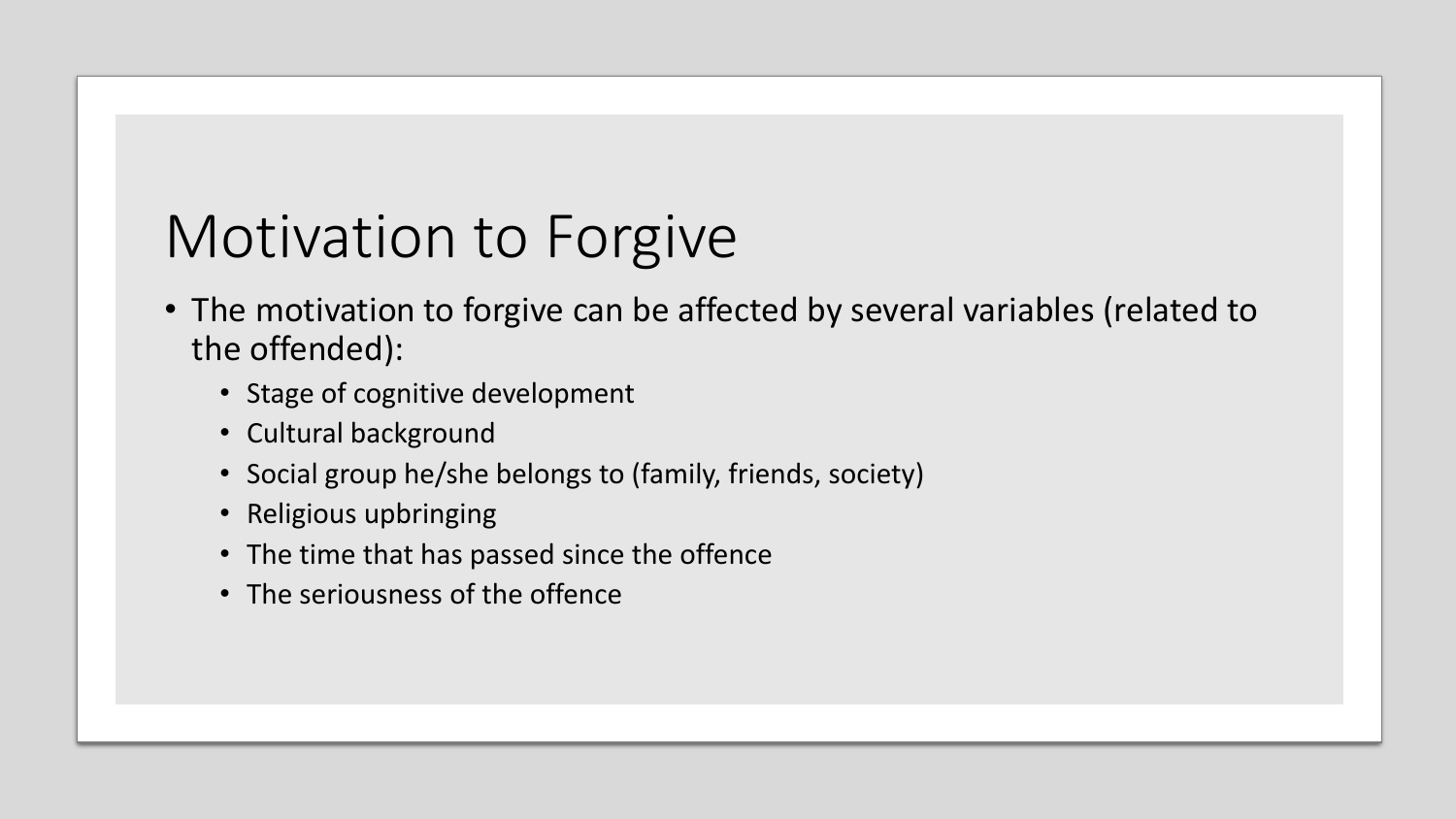### Suggested Steps in Moving toward Forgiving

### **Describe what the injury was and what made it hurt as it did?**

Example: A man developed a friendship with another man at his workplace; he shared that he had been hospitalized for 3 mos. to treat bi-polar disorder. The man was fired by the CEO the following week. The friend had betrayed him by telling his boss about the hospitalization. The injury was being fired; the hurt was having his trust betrayed

### **What did you learn as a result of the situation?**

It is helpful to reflect on the situation to identify anything helpful that may prevent a situation going forward? Sometimes there is nothing. In this situation, the learning may be that important information may not be safe to disclose in a newer friendship.

### **What is the cost of not forgiving?**

For all of us, anger and resentment can consume our thoughts and our energy resulting in less time and less closeness with family and other friends.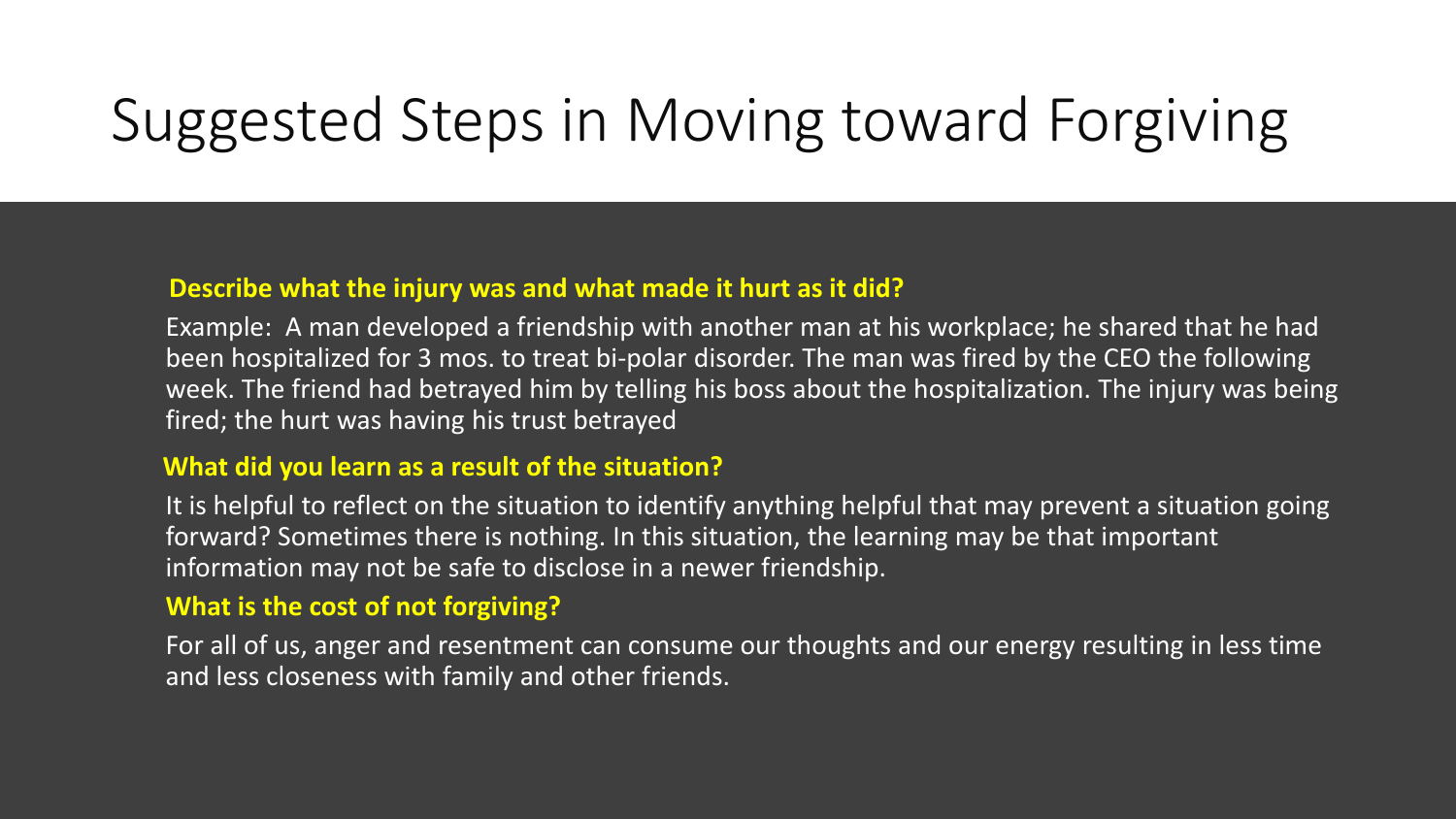### Suggested Steps in Moving toward Forgiving

#### **Expand the context of the injury.**

We can ask God to help us release our desire for revenge. We can make a decision to work towards letting go of this resentment. We may not be ready to forgive but we can take steps toward that, e.g. looking for the  $\,$ humanity in the other person…what are their life experiences, what are their redeeming qualities, etc., None of these things are excuses, but they help to move us toward forgiving by seeing the person beyond their offense.

Sometimes seeking justice is important; confronting the other for the actions that caused the wound may be essential; victim's statements in court, the #MeToo movement, telling the story may all be essential to healing and leading to forgiveness.

#### **Cancel the Debt**

In time and with God's help, we are able to cancel the debt we feel the other person owes to us; perhaps this occurs when we realize that we need and want to be forgiven for something we have done. Perhaps it comes when our lives are in a better place; perhaps it comes when we grow weary of carrying the weight and expending the energy to carry the memory.

#### **The Outcome**

It is possible that our forgiveness does not affect the person we forgive; when we act in faith and work to forgive someone, we share in God's nature and God's work. Forgiving others releases a person for the ongoing costs of non-forgiveness. By forgiving, friendships have been restored, marriages worth saving have been saved, and sometimes, lives are changed in the process of forgiving.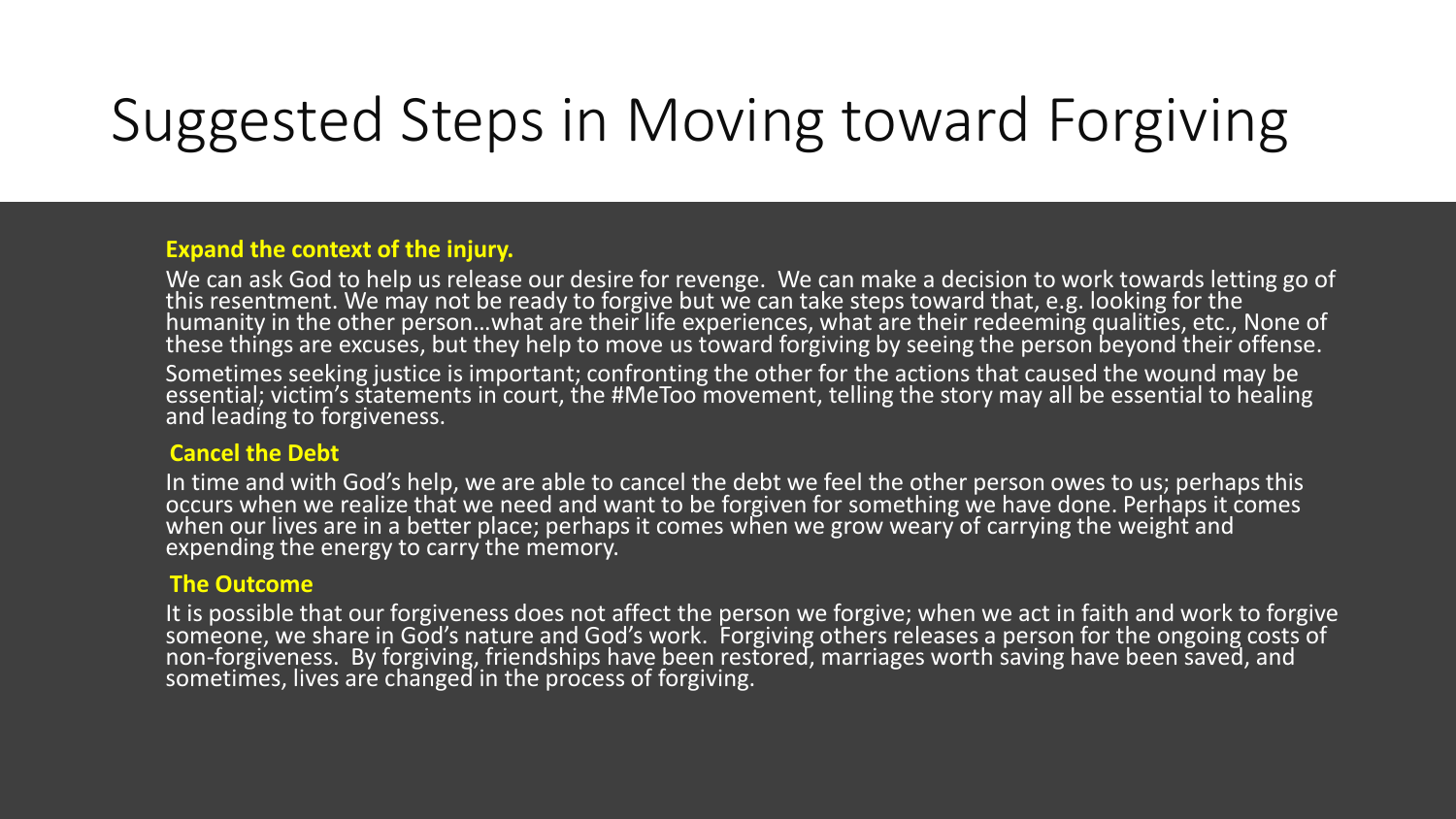# Pebbles, Stones and Boulders: Thinking about Forgiving

- A metaphor used by author Adam Hamilton, to describe the different 'sizes' or variable 'impact' of hurts received from others.
- **Pebbles** represent irritations, disappointments and perceived slights of attention or recognition.
	- Happen often enough that if we held onto all these we might soon be unable to function or have sustaining relationships,
- **Dealing with Pebbles: RAP**

**R: Remember** your own **shortcomings** and the small 'sins' you regularly commit. Hamilton suggests that it's difficult to stay angry with someone else when you're conscious of your own humanity.

**A: Assume** the best of the other person from whom you received the 'pebble.' A short-tempered cashier may have had one too many impatient to deal with!

**P: Pray** for the other person. (Paul called us not to return evil for evil, but to return a blessing).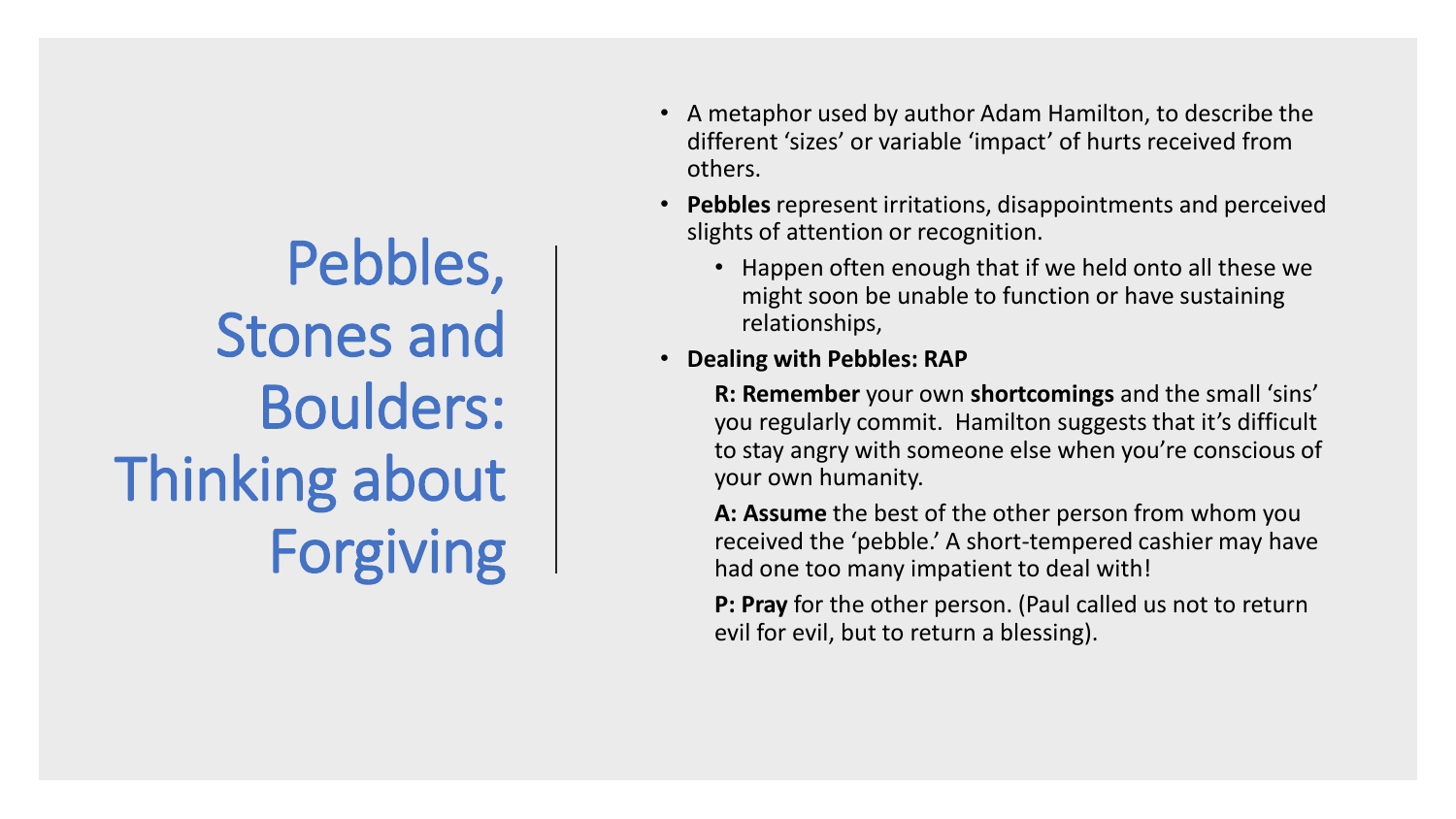### Stones: Represent Medium Size Wounds

**'Stones' represent more serious offenses and often create a wall between the offender and the other**

#### **What is the goal: 'If you know, you go (to the person).**

- Stand up for yourself (we feel shame when we've been treated badly and don't stand up for ourselves);
- Tear down the wall that has risen between you and the other;
- Plan to not repeat what happened!

#### **'I' messages:**

- "I was hurt when you said……"
- "I was embarrassed when you made fun of my error in public."
- Is there a larger perspective that helps you understand why the wound happened.

#### **Active listening:**

- Offer a non-anxious presence (to the extent possible)
- Does the person offer a defense, an excuse, an apology?
- Is there a larger perspective that helps you understand why the wound happened?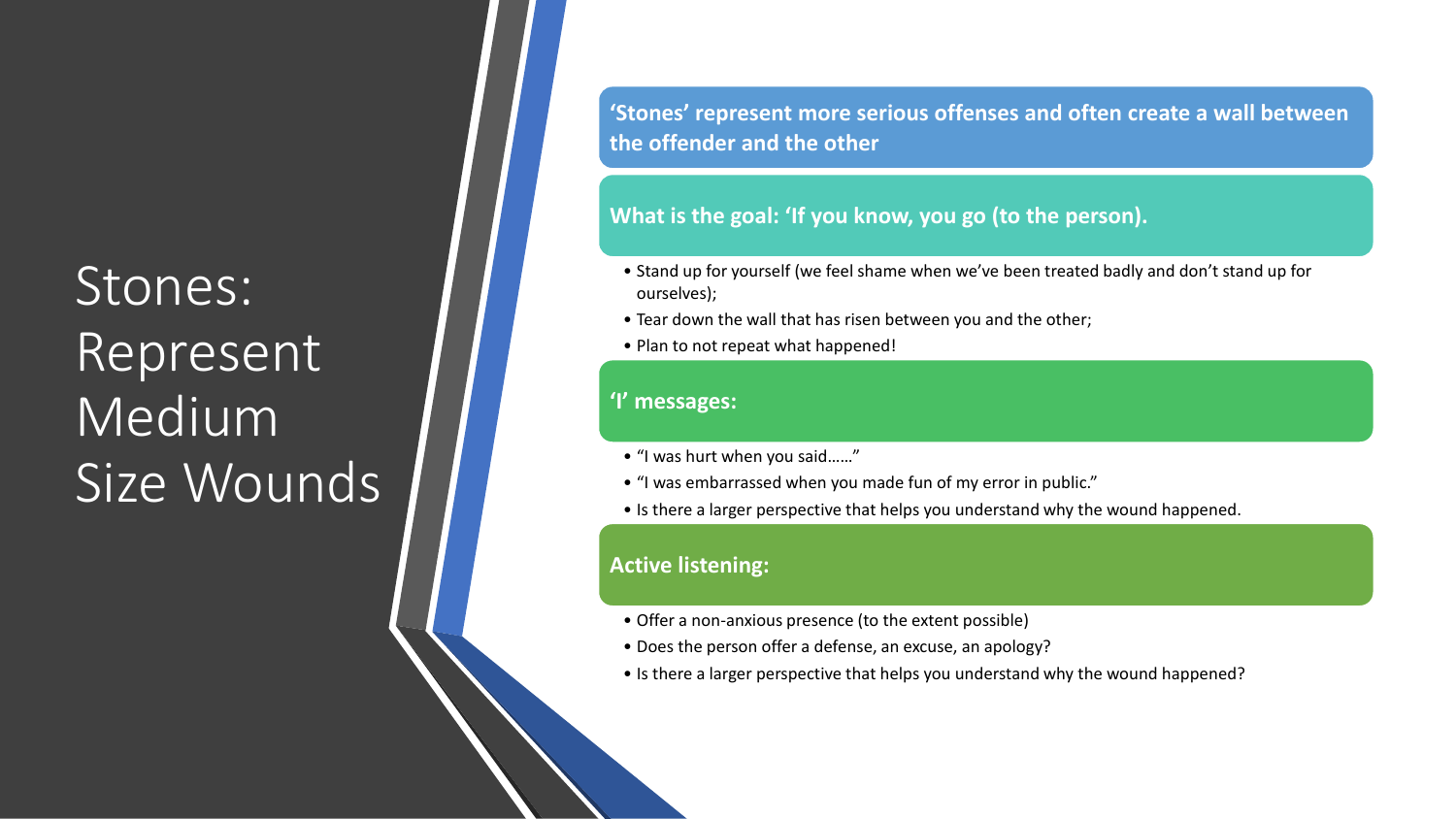

Forgiveness is easier when the person says: "I understand how I hurt you. I'm very sorry. I will try my best to not do that again."

However, all of us encounter times when the other person doesn't understand, believes we're too sensitive, and may well repeat the offense.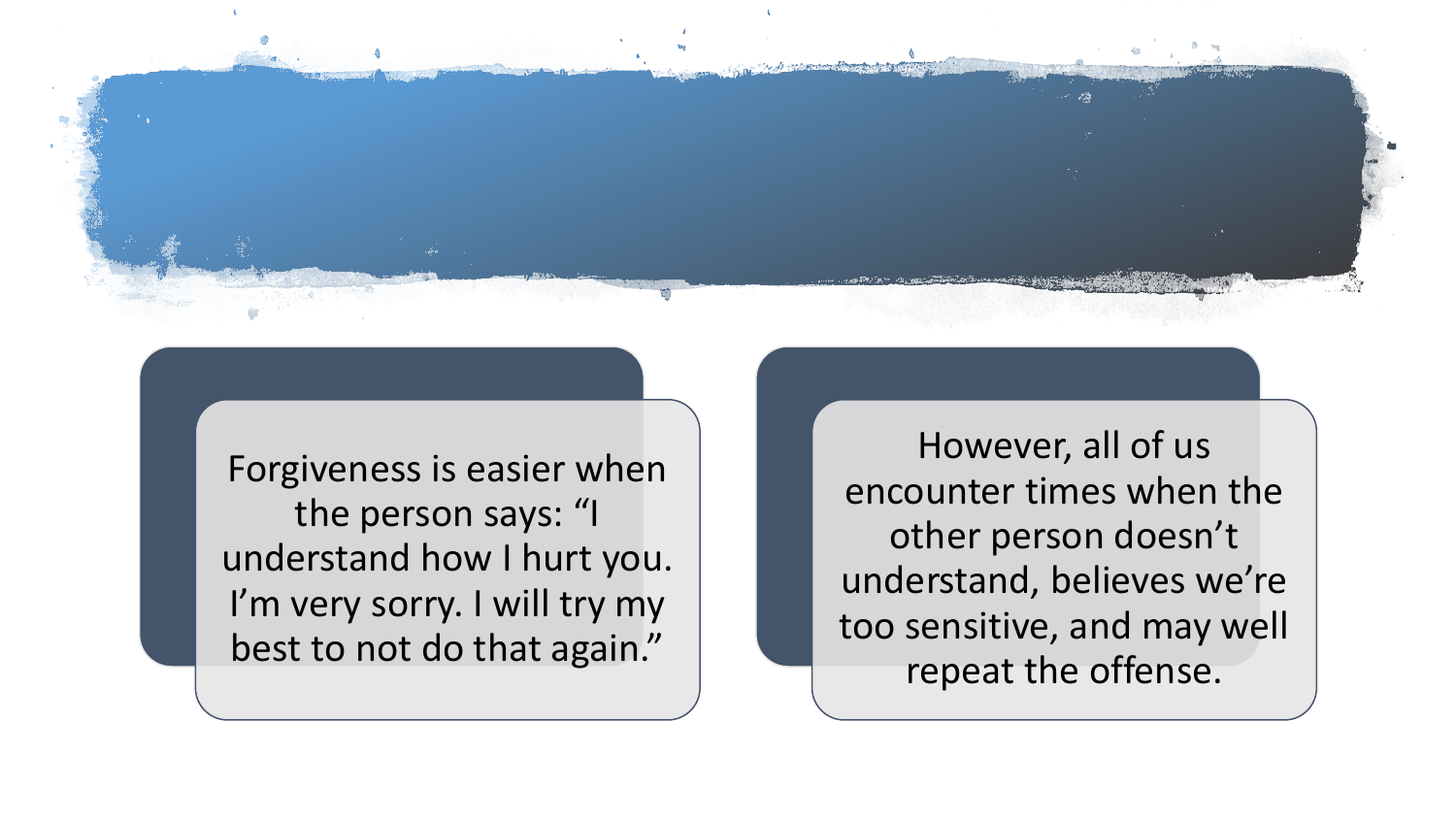Boulders: Represent Deep Wounds

- Adam Hamilton: "…there are some wounds inflicted by others that are so deep they cannot be forgiven quickly. The impact of these wounds can be devastating, and letting go of them takes time, remarkable grace, and the help of others."
- In *The Forgiveness Project,* Marina Cantacuzino offers collected stories of forgiveness that offer these insights about deep wounds and forgiveness: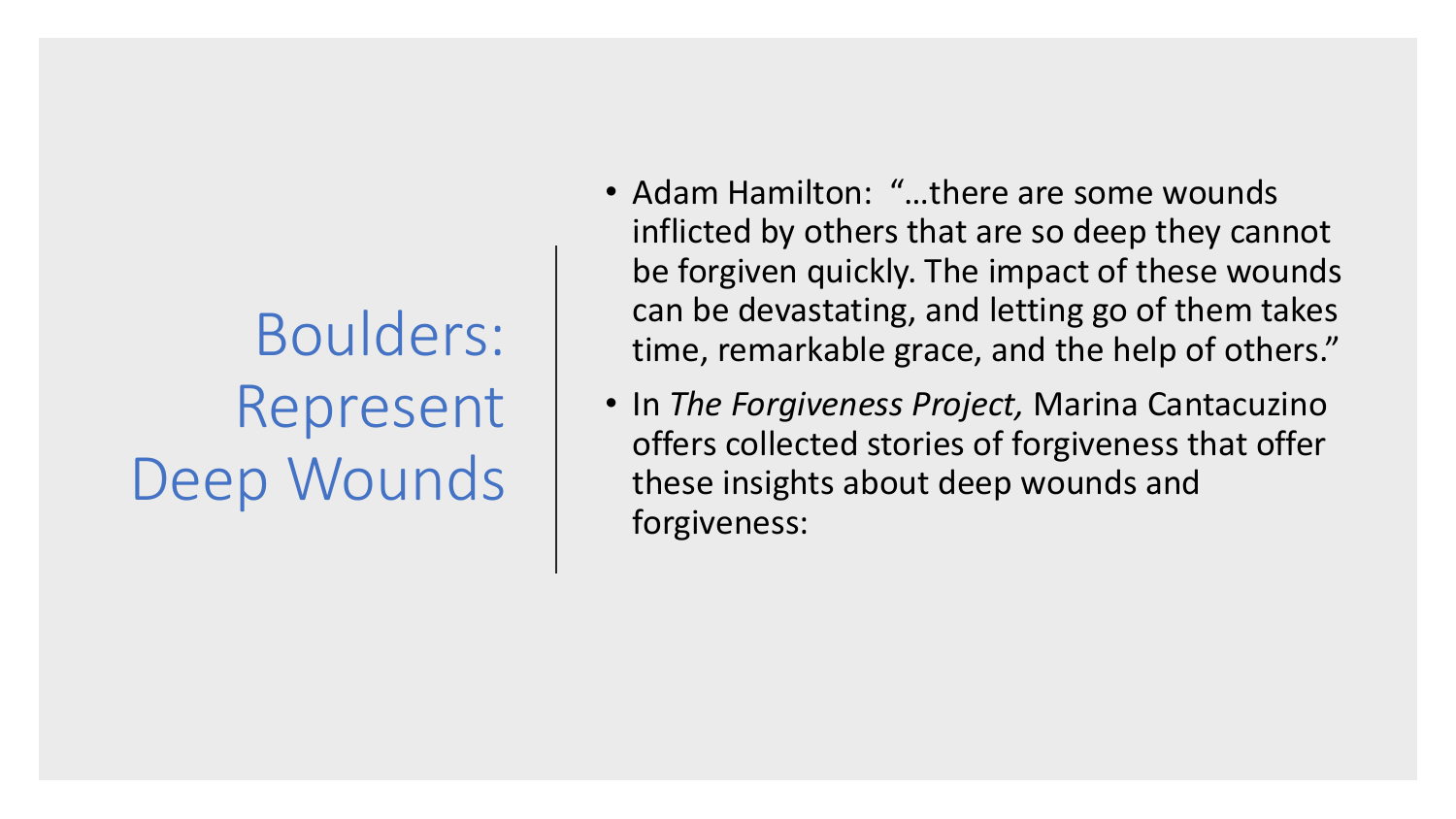- **There are different pathways to forgiveness for deep wounds:**
	- **People found different ways of arriving at a place of heart and mind to forgive others for serious wounds; sometimes it was in active search and other times it seemingly 'just came to them.**
- **Forgiveness can come through making meaning of some deep wound:**
	- **Some realized that it was the wounds that the offender had previously suffered that led them to themselves wound others;**
	- **Some became advocates in response to the wounds they suffered; several important social justice movements have resulted from the wounded becoming advocates to prevent similar devastating wounds for others (e.g., MADD; universal missing persons announcements???)**

### • **Blessing often accompanies forgiveness of deep wounds:**

• **Eva Kor is from Poland; she and her twin sister were prisoners in Auschwitz where the Nazi doctor, Josef Mengele used them for medical experiments. Kor writes, "at first I was adamant that I could never forgive Dr. Mengele, but then I realized I had the power now…the power to**  forgive. It was my right to use it. No one could take it away. And, the day I forgave the Nazis, **privately I forgave my parents whom I hated all my life for not having saved me from Auschwitz."**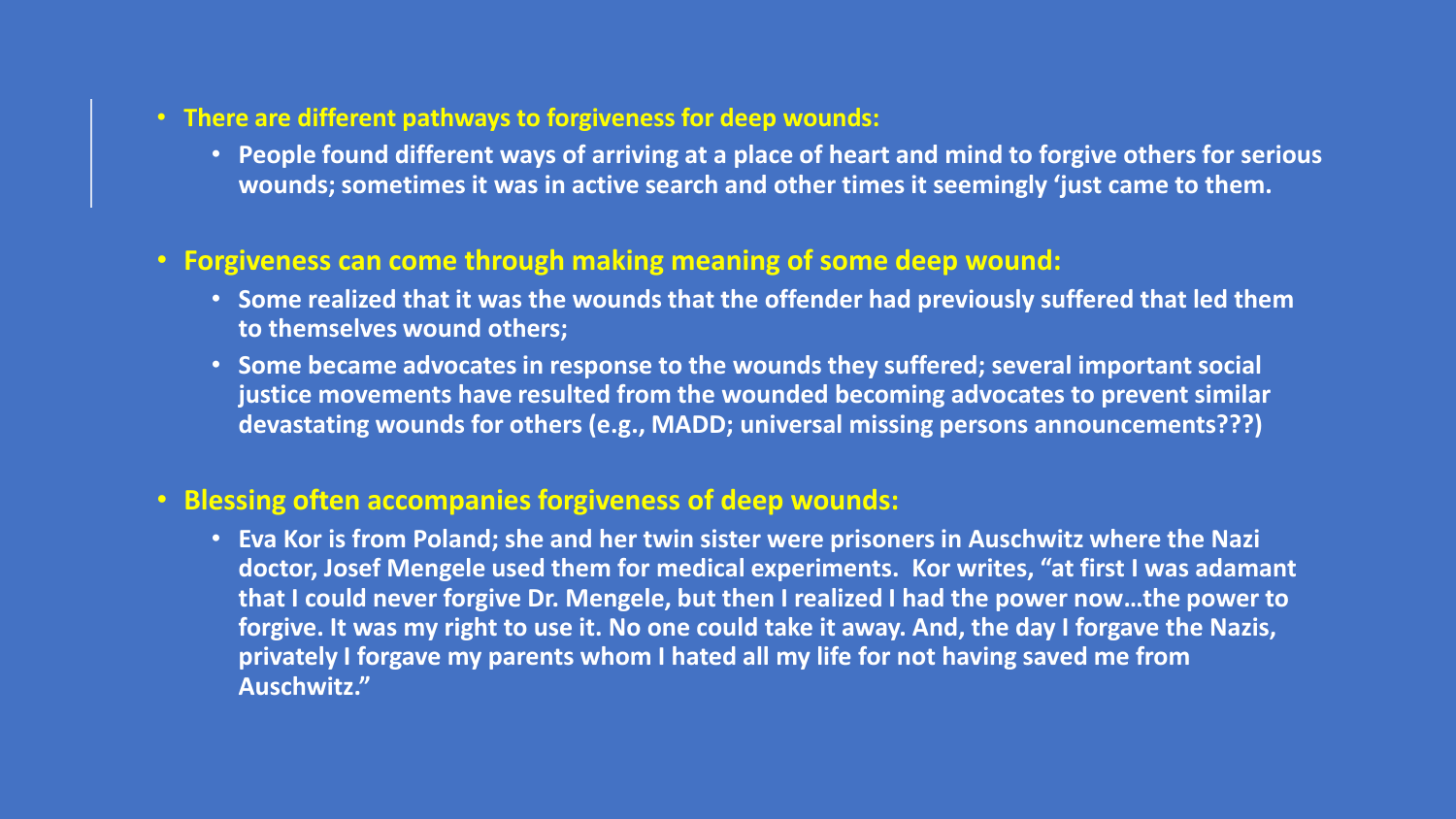When we cannot forgive:

- Some report in the Forgiveness Project that they cannot forgive.
- There may be wounds so deep and so life-taking that the best we can do is pray that, one day, God will help us to forgive. This may be a lifelong process and may be helped by a compassionate and wise therapist.
- A Story of Profound Injury.
- A Journey of Forgiveness- Ellen Rutledge [TEDxIronwoodStatePrison](https://www.youtube.com/watch?v=17eR5Mw52og)

<https://www.youtube.com/watch?v=17eR5Mw52og>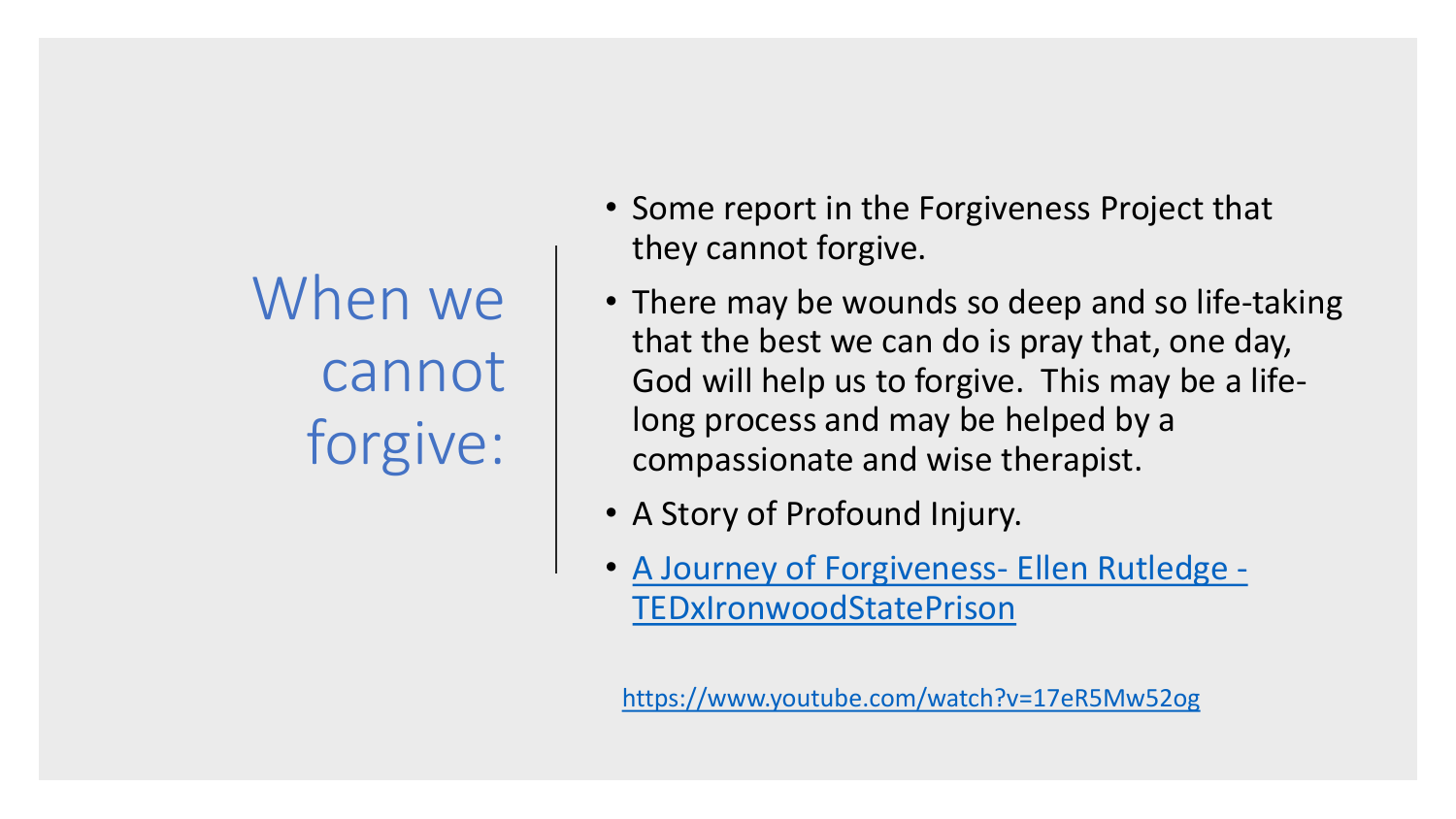# Key Factors in Our Ability to Forgive

- Some studies have shown that **empathy** is one of the most influential variables in determinants the capacity to forgive others.
- It is facilitated by the level of intimacy **before the offence**  and by the apologies offered by the offender.
- Experiencing a satisfying relationship that is committed and close enables those guilty of offending to be more willing to show their displeasure for what they have done and to ask for forgiveness, also, makes it more likely that the victims will want to put themselves in the others' shoes and forgive them.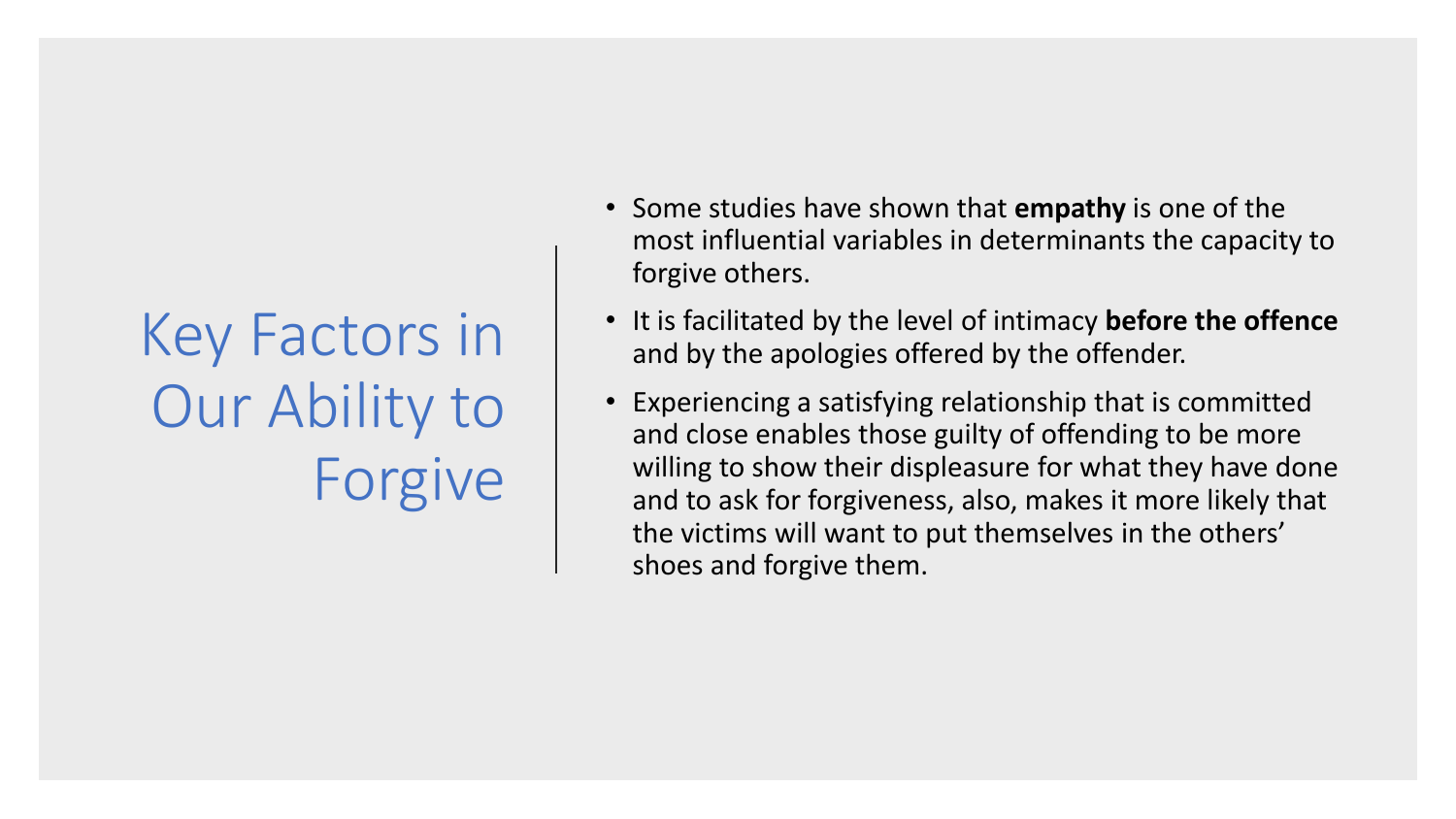# Key Factors in Our Ability to Forgive

- A second important result concerns **rumination**, or the intrusive thoughts, images and feelings aroused by the offence received.
- Those who experience high levels of rumination often prove to have great difficulty eliminating intrusive thoughts and feelings from their minds and are more likely to adopt aggressive and vindictive behavior toward the person responsible for the offence.
- Rumination seems to have an important role in perpetuating the difficulties and psychological problems following an offence and in preventing the adoption of a conciliatory attitude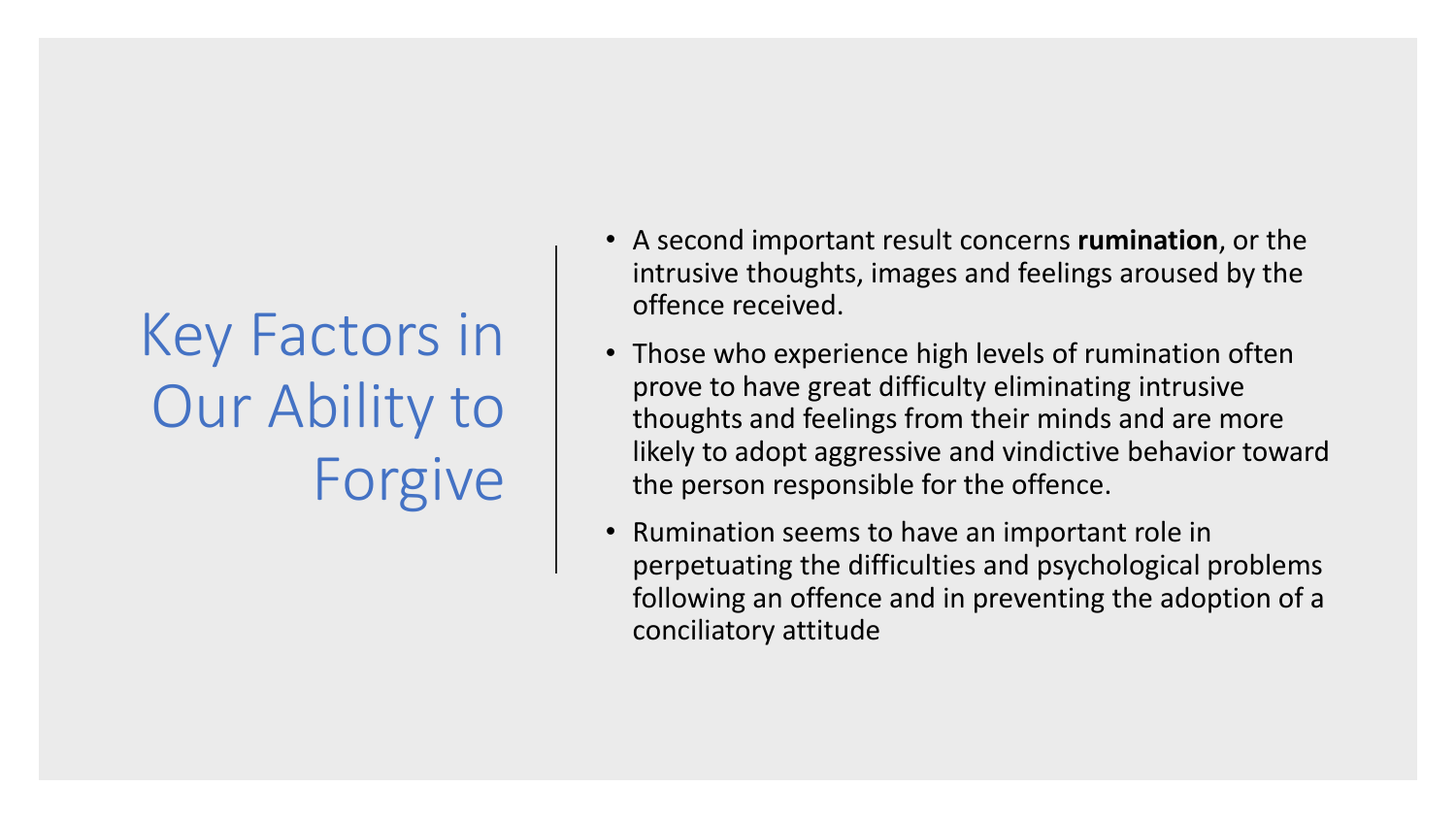Reflecting on Pebbles, Stones and Boulders….

- For you, is forgiveness:
	- A human necessity?
	- A spiritual requirement ('forgive us our debts as we forgive our debtors')?
	- A practical means of releasing uncomfortable feelings, including guilt?
- What role does God's forgiveness of you have in your efforts to forgive?
- Is forgiveness possible without consequences?
- What role does confronting the offender have in your understanding of forgiveness?
- Thinking of a time you forgave someone for a medium size 'stone' wound, what enabled you to forgive?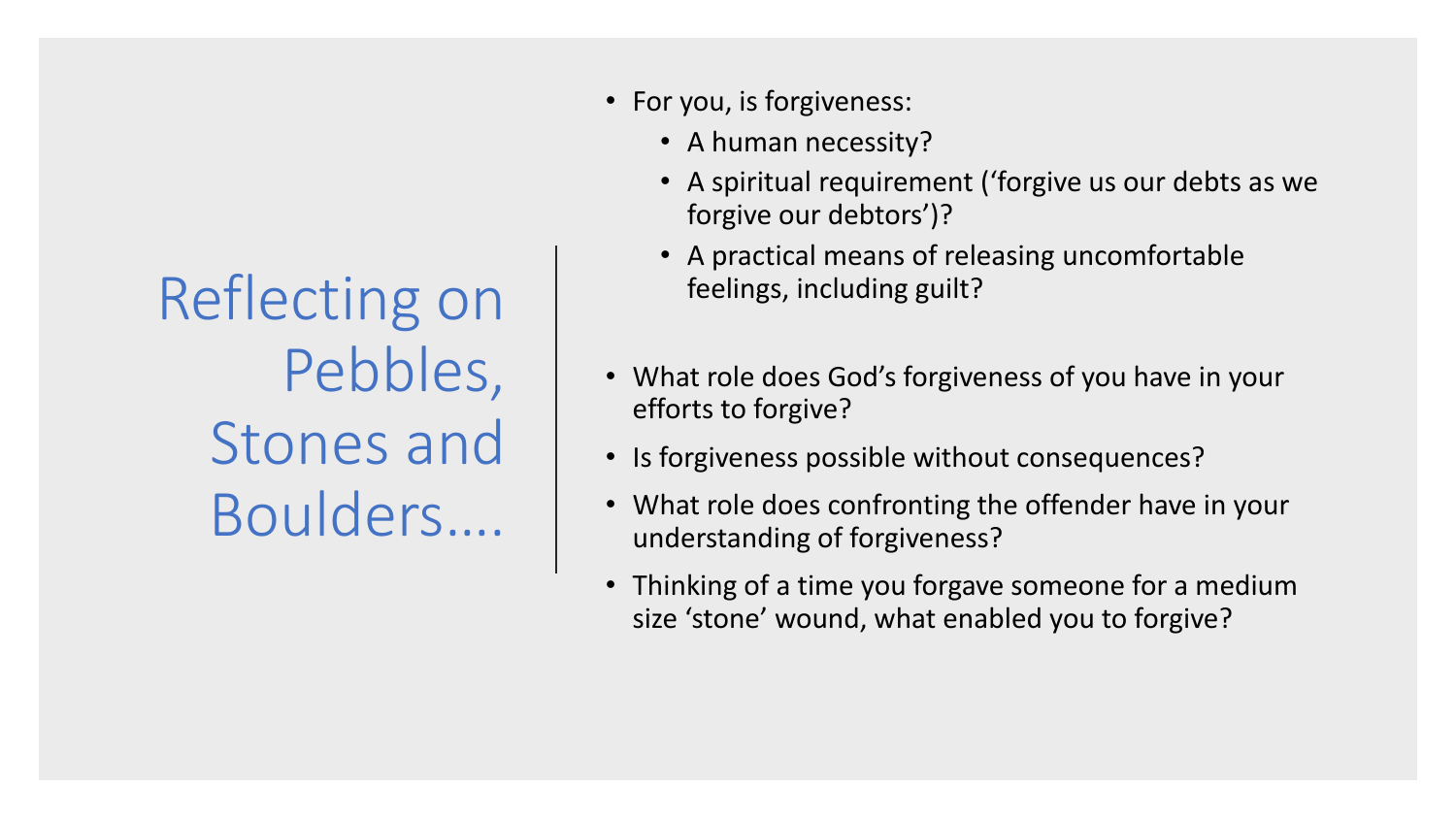Reflecting on Pebbles, Stones and Boulders….

- While boulders have an unmistakable permanence about them, boulder-size wounds have a way of appearing and reappearing even after you've worked and prayed to forgive the person.
	- Are some wounds so deep that it is beyond us to forgive?
	- Is it possible that, sometimes, we forgive, in steps stages levels?